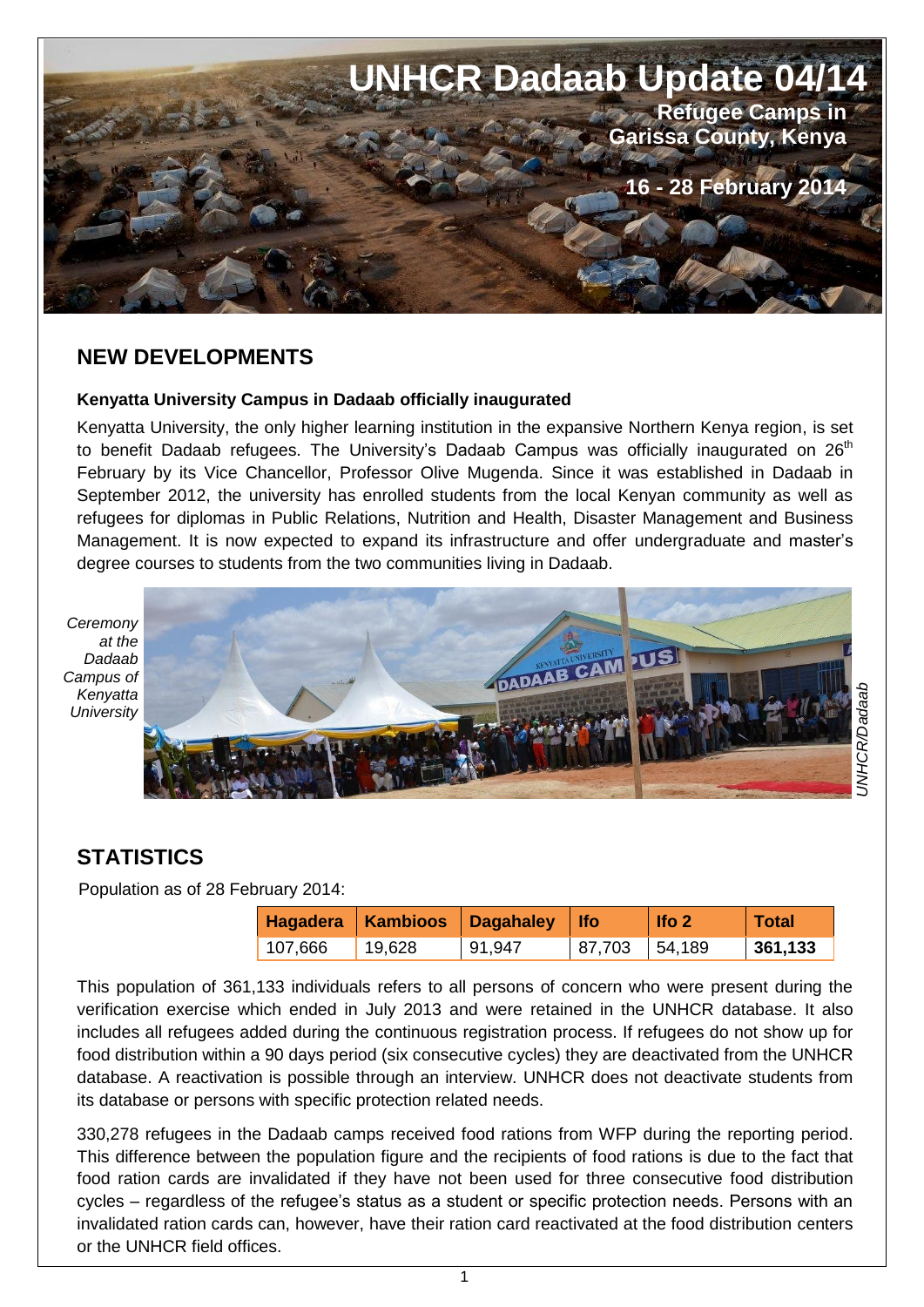## **PROTECTION**

#### **2014 Participatory Assessment**

On  $25<sup>th</sup>$  and  $26<sup>th</sup>$  February, UNHCR and its partners engaged the refugee community in the 2014 Participatory Assessment. The findings of this annual exercise are crucial for UNHCR's strategic planning and programming. The assessment involved women, girls, men and boys from different nationalities and with different backgrounds and challenges in all five Dadaab camps. The focus group discussions concentrated on, but were not limited to, eight main themes, i.e. WASH, Education, Voluntary Return, Protection/Child Protection, Health and Nutrition, Food Basket as well as Community Communication and Livelihood. Community leaders played a central role in identifying and mobilizing the target groups. The active participation of the refugee community lead to the identification of good practices and lessons learnt in all sectors of service delivery.



*Focus group discussion in Ifo 2 camp with girls who are not attending school. The girls belong to different nationalities.* 

Problems that refugees in the Dadaab camps face, their capacities and the solutions they suggest are investigated and recorded in detail. During the end of the reporting period, UNHCR was working on the consolidation of the final report which will later be shared with all stakeholders.

#### **Fire prevention and fighting**

From  $17<sup>th</sup>$  to  $21<sup>st</sup>$  February, UNHCR hosted a Fire Safety Assessment mission of Operation Florian, a UK charity organisation. Operation Florian works worldwide and provides equipment and training that improve fire fighting and rescue capabilities. The technical team met with all relevant stakeholders in the Dadaab camps and analysed the existing equipments and system for fire preparedness and response. They also looked into the current fire awareness and the need for capacity building.

After two major fire incidents in Ifo market and the MSF medical warehouse In Dagahaley in late December 2013 and early January 2014, UNHCR has prioritised fire preventive measures. UNHCR and Kenya Red Cross Society jointly established a fire response and management cell in Dadaab.



*UNHCR/Dadaab*

;eper

*Ifo market after the fire incident on 31 December 2013*